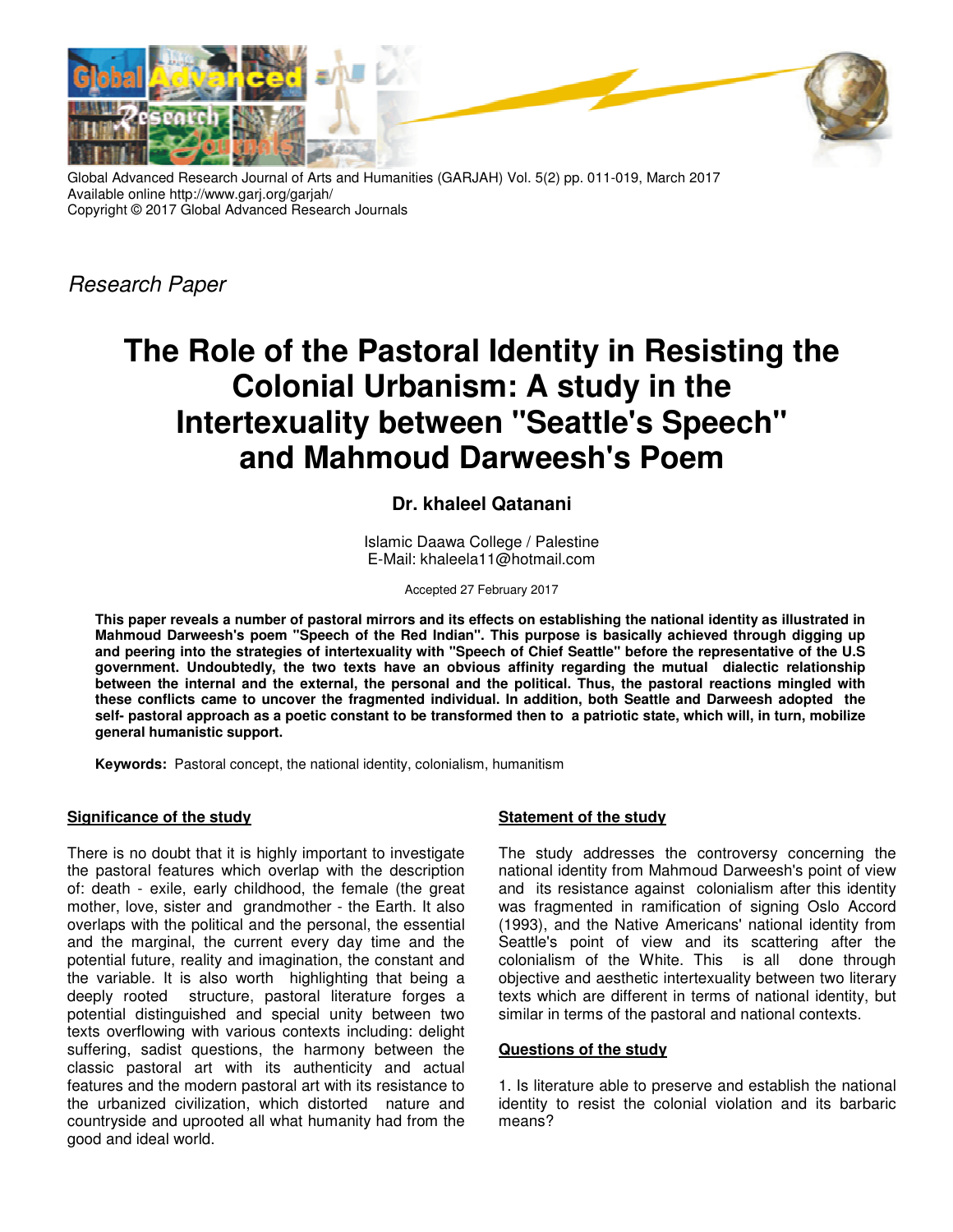2. If the answer is yes, what strategies and approaches used by Darweesh and Seattle to address this issue? 3. Does pastoral literature have denotative and objective influence on preserving the identity? And what is the use of the pastoral awareness in preserving that identity and helping it get rid of the colonial and political dominance?

#### **1/ The pastoral concept and its classic and modern origins:**

The pastoral theme has developed over various ages and gained its intellectual value in the contemporary literature when a number of creative and talented writers used it as a cognitive paradigm in their literary works to firmly establish the principle of clinging to identity and land.

#### **1/1 The emergence of pastoral literature:**

The emergence of the pastoral literature could chronologically be attributed to the Roman Empire and its contributions to the rise and prosperity of the various creative arts in that time. The pastoral art could also be connected with the Greek epics "The Illiad" and "The Odyssey" by Homer and the tragedian of classical Athens , Euripides.

It was at the beginning of the 3rd century BC that the pastoral poetry became independent. It is all attributed to the efforts and contributions of the Greek poet , Theocritus, who was the first to use "Pastoral" for his poems and several of his Idylls - pastoral poems - were set in the countryside. In that time, the pastoral literature was very simple and primitive that it included simple lyrics ,verses and pastoral debates. It had not even represented any literary genre like comedy , tragedy or epic. Thus, the beginnings were purely pastoral since they were similar in topics, diction and general tone and rhythm (Sudqi , 1959, p.99-113).

Then, the Roman poet ,Virgil, imprinted his touches on this new poetic genre with his renowned pastoral poems: "Ecologues" and "Aeneid". He adapted the pastoral poetry and enlivened it with the authentic Greek spirit (Othman, 1989, p.179-193).

In ramification of the fall of the Roman Empire, the pastoral poetry gradually dissipated and disappeared , just as the other arts and literary genres in that time. However, the pastoral poetry revived and restored its value and prestige during the Renaissance and urbanization movement.

### **2/1 Pastoral definition:**

Pastoral symbolizes the simplicity of the rural lifestyle . It is considered the oldest ever form of human mutual interaction, in which people interacted and communicated through raising livestock and growing crops and improving pastures for their livestock. It is worth mentioning that the first literary reference that could be

considered as a chronological basis to document the pastoral poetry is the dialogues , lyrics and short poems that were usually exchanged , sung and even contested among the shepherds and herdsmen (Lulua,1993, p. 431).

#### **Pastoral could be defined in two ways:**

1. **The classical pastoral** which involves simplicity, innocence , reflections from everyday lifestyles of the shepherds and their actual hard toil.

2. **The modern pastoral** which is connected with the concept of pastoral fantasies and dreams. It should be noted that this term - pastoral- had changed in the Renaissance to the extent that rarely had the literature of that time mentioned any real shepherds( Lulua,1993, p. 379).

#### **3/1 Limitations:**

There are some limitations concerning the definition of pastoral literature:

**\*Pastoral should have a connection with nature and nature should have the priority over art.** However, not all poetry or any literary products written in nature are necessarily pastoral literature ( Lulua,1993, p. 404).

Therefore, there is an evident difference between nature and pastoral literature.

**\* Pastoral should be connected with the village and countryside.** That is, every pastoral literature is inevitably rustic and rural. On the other hand, not all rural literary texts are necessarily pastoral. This, in turn, encapsulates the essence of pastoral and its unique features.

Pastoral is spiritually associated with humanity **and the common , simple people.** This evidently appears in the classical pastoral for its association with pleasure, innocence and the spontaneous rural life. In fact, classical pastoral is used to denote simplicity. It was an alternative for urbanization ( Lulua,1993, p. 377).

In the age of renaissance and rebirth, classical pastoral represented the ideal leisure time, in which meditation , soliloquy and reflections are involved to be an alternative for the busy life with all its insipid and tasteless matters like avarice and hankering for wealth (Lulua,1993, p. 448).

#### **4/1 Pastoral origins:**

Researchers have classified the pastoral origins as follows:

**- Pagan:** This was during the period of the pagan Greek, but it was then influenced by Christianity in "The Song of Songs - The Song of Solomon-", in which the names of Able the Sheperd , Jesus the Good Shepherd and the other shepherds who attended the birth of Jesus were mentioned (Lulua,1993, p. 388).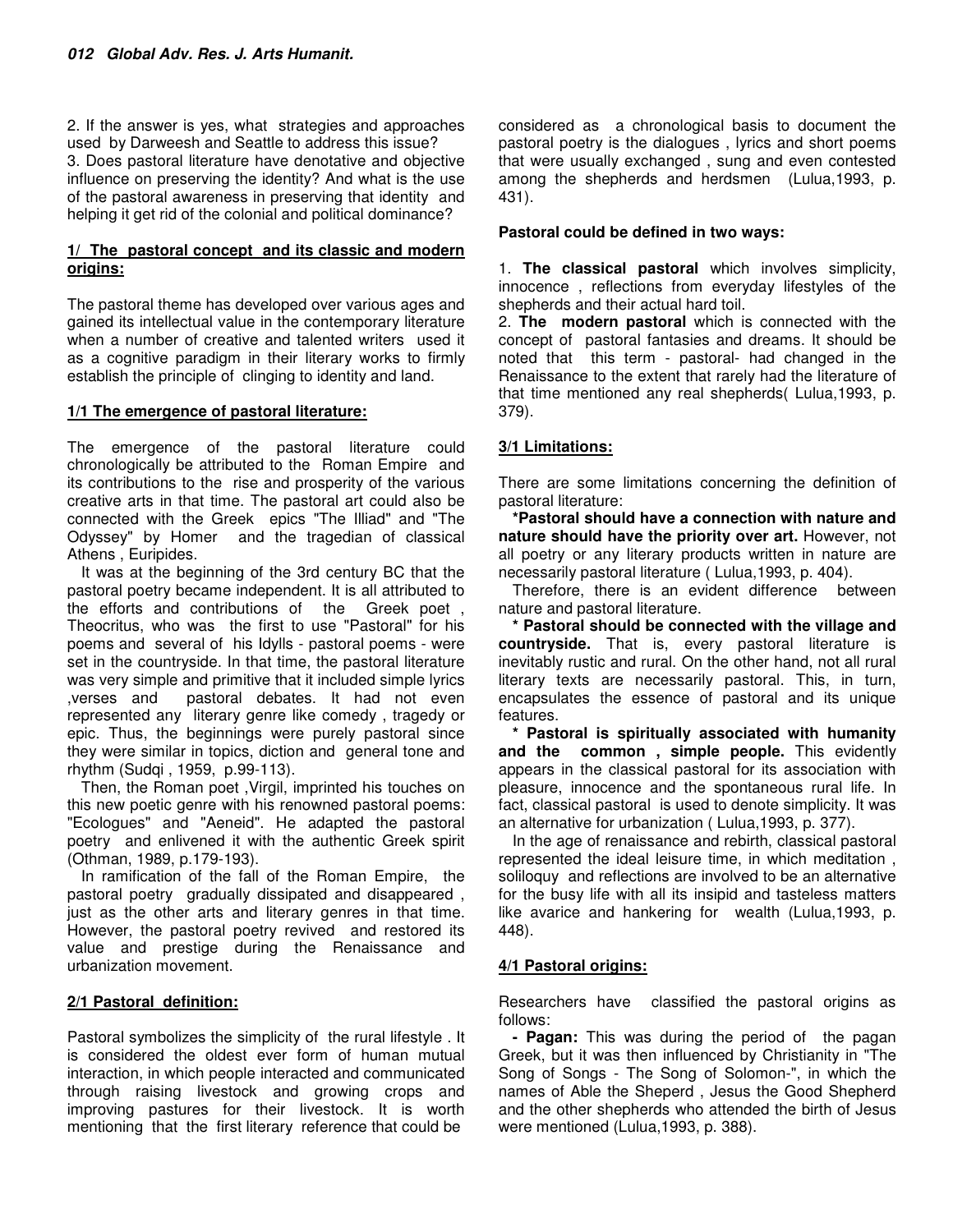**- Mythological:** The myth of "Arcadia" was the essence of the ancient pastoral. Arcadia symbolizes the paradise of the pastoral poets. Arcadia is one of the regional units of Greece. It is situated in the central and eastern part of the Peloponnese peninsula, where rivers and springs are abundant. The Arcadians are mainly dependent sheepherding and farming, which dominate Arcadia's plains. This wholly encouraged the ancient poets to consider Arcadia as the cradle of the ancient pastoral poetry and their poetic destination (Sudqi , 1959, p.106). To sum up, Arcadia is an appropriate place for self-discovery and talent embrace (Lulua,1993, p. 433).

**- Purposive and contextual:** This includes all the philosophical , contextual and objective origins of the pastoral literature apart from the expressive style and the literary genre.

This chronological narration of the pastoral , its origins and limitations not only does it provide a cognitive background, but it is also closely connected with the contextual analysis of the two literary texts to be addressed in this paper, where the pastoral is extremely evident in the content , the mythological explanation of the pastoral dimension and the political and national background in resisting colonialism respectively. Therefore, studying the intertexuality between these two texts seems to be logical , sound and vital.

#### **2/ Strategies and approaches of intertetuality**

In this section, the researcher answers the second question of the study regarding the internal analysis of the two literary texts. To begin with, the researcher will talk about Mahmoud Darweesh's early rural and intellectual life and its influence on the emergence of the pastoral poetry.

#### **2/1 The rural and ideological background of Mahmoud Darweesh**

For Darweesh , employing the speech was not only for the purpose of embellishment and modernism, but it is also a deep study of both the national and humanistic themes through using the pastoral language with its aesthetic expressions. Specifically speaking, the rural early life and ideological background of the Palestinian poet, Mahmoud Darweesh, had an indelible imprint on establishing his early pastoral since Darweesh was brought up in a rural environment. He was born in Al-Birwa village in Galilee for an ordinary rural family, which used to live in a clay house, practice subsistence agriculture , herd sheep and draw water from wells. Since his early poetic life, Darweesh had enthusiastically and endlessly described and lauded his rural life whether in prose or poetry. "In fact, the language used by Mahmoud Darweesh has a special flavor; through his poetic language, he establishes and creates a new and different universe, in which he embodies the remarkable

peculiarity of that universe" (Marashdeh ,2012, p.113). The following poetic lines corroborates that fact. In his poem "Identity Card", he says (Darweesh,1995,p.72-73):

#### **My father.. descends from the family of the plow Not from a privileged class And my grandfather..was a farmer Neither well-bred, nor well-born! Teaches me the pride of the sun Before teaching me how to read And my house is like a watchman's hut Made of branches and cane**

Additionally, the ideological background is especially important in employing the poet's rural features in literature. That is, it is commonly assumed that " the language of any poem is closely associated with the surrounding environment of its writer, who will inevitably grant it the surpassing ability to adapt to the present and common environmental atmosphere, which will undoubtedly keep its basic features. Therefore, nobody should doubt that the responsiveness of the poetry's language to the new lifestyles is considered as a creative practice for the poet's cultural knowledge. Consequently, some vocabulary will disappear and be replaced by another to absorb the ever renewable needs of the society. It seems that the current cultural state of the poets is a good example for this live image of the poetry's language (AlJbouri, 2002, p. 124)." In his early political life, Mahmoud Darweesh was a member in the Israeli communist party "Rakah", which used to intellectually commiserate with the hard working farmers' class and supports their rights. Thus, Darweesh's poetic language responded to this ideological influence.

He says (Darweesh,1995,p.73-74):

**My address: I am from a forgotten abandoned village Its streets nameless All its men in the fields and quarries (Like communism)** ( Al-Usta,2013, p.80-81)

Some scholars consider Darweesh's book of poems "Why Did You Leave the Horse Alone / 1995" as his poetic autobiography because he wrote some stanzas reflecting his early childhood, relationships with his parents and grandparent. He described in detail his rural life features in the village by referring to the house, its articles and appliances, the well and its water and the horse and its woes (Qatanani, 2011).

Mahmud Darweesh returned to his homeland after the signing of Oslo Accord between the Palestinians and Israelis (1996) and wrote about his destroyed village (Al-Birwa) in his poem: "Al-Birwa debris", which he included in his last book of poems" I don't want this poem to end"(Darweesh, 2009, p.110), in which the rural features of the village hardly appears after it had been razed.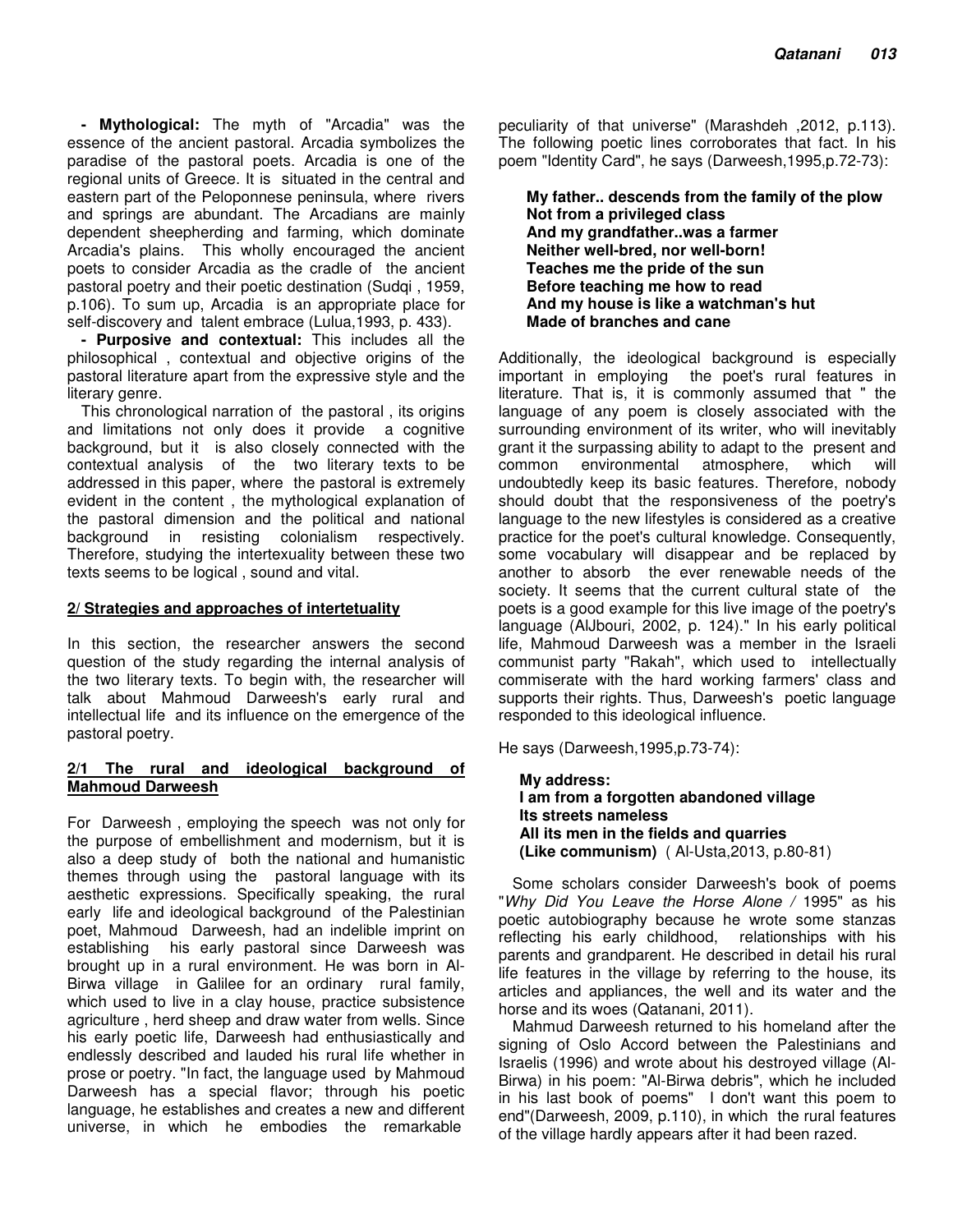Mahmoud Darweesh's book "Journal of an ordinary grief" is partially regarded as his autobiography. That is, he allocated (30) pages to talk about the details of his social life , daily routines and life in the countryside and sheepherding. He says, "The signpost did not tell me where my village is because the name was changed. What guided me were the huge carob tree ,from which I started to look for my mother years ago , and my heart beats which were dense with rain and nostalgia. The place is not only space ,it is also a psychological state (Darweesh, 2007, p.21 ):" when this state has an affinity with the warm place.

Mahmoud Darweesh ascertains his rural identity and its effect on his poetry. In "In the presence of absence", he says, "But you take sides to your rustic origin , to the trees, which are reflected in the water of the river, and to the ground - air pigeons and to a lily, which grew outside the pond, not because it is strange among the other flowers, but because it relies on itself in growing without care." This deep rural origin consolidates with the rural compassion to be in harmony with the nature's diction and even with the wild flowers (Darweesh,2006, p.89 ).

Mahmoud Darweesh extensively developed his poetic character and experience through his profound readings of the various genres of the universal literature and other extensive readings. He was able to absorb all those readings and experiences, especially those connected with the pastoral poems, and adapt them to suit his personal experience. In this paper, the researcher will highlight one o section of the pastoral poem; namely, its intertextuality with Seattle's Speech.

#### **2/2 Literary devices and techniques**

The researcher will employ the modern literary criticism and the following modernized terms and techniques to introduce the general features of the two literary texts: the objective correlative, persona and intertextualiy.

1. Seattle's Speech is regarded as the objective and artistic correlative to Darweesh's poem since the speech provides the recipient with ready- made allusions. "It should be noted that the Arab poem experienced a number of significant changes in its general structure while trying to create new poetic sensitivity .Those changes included the poem's forms and its writing patterns to conform with the rules of language, rhythm and image"

(Obeid, 2005, p.93): Therefore, Darweesh's poem outreach and its intelectual and connotational intertexuality with the prose text "Seattle's Speech" comes to culminate the poetic language and intensify the intended humanistic message.

2. The Red Indian plays the role of the persona for every Palestinian poet and individual. Similarly, the white man is the persona for the Israeli settler , any usurper and occupation usurping humanity and land.

3. Intertexuality: Mahmoud Darweesh's poem is

intertextually associated with "Seattle's Speech" in a dialogue and conversational way. "That is , in accordance with the dialogue principle , the intended text intertwines with a number of speeches (other speeches with the same contexts), and as result of the dialogue among this internally interactive speeches with the external ones, we come up with a new speech, in which the writer dialogues with the recipient" (Athawry, 2012, p.66 ).

Specifically speaking, the concentrated and wellstudied intertextuality between "Seatle's Speech" and Darweesh's poem reveals the well-knit strategy used by Darweesh to modulate the first framework text (the speech) to conform with the poem he is writing based on the historical reference for the political event in which that speech was delivered. It is worthwhile mentioning that the speech was delivered in 1854 by (Chief Seattle), who was the chief of a Red Indian tribe (Duwamish), before the victorious U.S government representative (Issac Stevens), who came to discuss the surrender or the sale of the Red Indians' land to the white settlers. This is historically interrelated with event of the surrender of Al-Andalus and handing over the Arabs' legacy and heritage to the Spaniards.

This politically and historically summoned reality puts the future of Daweesh's poem before a previously known intellectual and cultural background, which will motivate the recipient to always associate the poetic connotations with the historical paradoxes of Seattle's Speech. However, the implicit connotation ,which prevails and on which Darweesh worked, was the idea of clinging to the envisaged pastoral, which is associated with the Palestinian land, to resist the reality of the colonial urbanization ,which aims to wipe off the historical and national presence of the Palestinian people.

Addressing the white man, Darweesh gives a brief overview of the scene of adhering to the pastoral nature when he summed up the Palestinians past life on their land saying (Darweesh,1993, p. 38):

#### **"Our pastures are sacred, our spirits inspired, the stars are luminous words where our fable is legible from the beginning to end."**

Similarly, we see the following comprehensive statement in Seattle's Speech:

**"Every part of the earth is sacred to my people"**  (Limala,2016)**.** 

As we see, the sacred pastures play the role of the basic poetic component of the humanistic anecdote of the two peoples: the Palestinians and the Native Americans.

This component is connected with the simplicity and purity of the natural objects, which turned out to be symbolic tools in this poem and wore the gown of resistance. These pastoral symbols are inspired by the allusive an intertexual power of the interrelated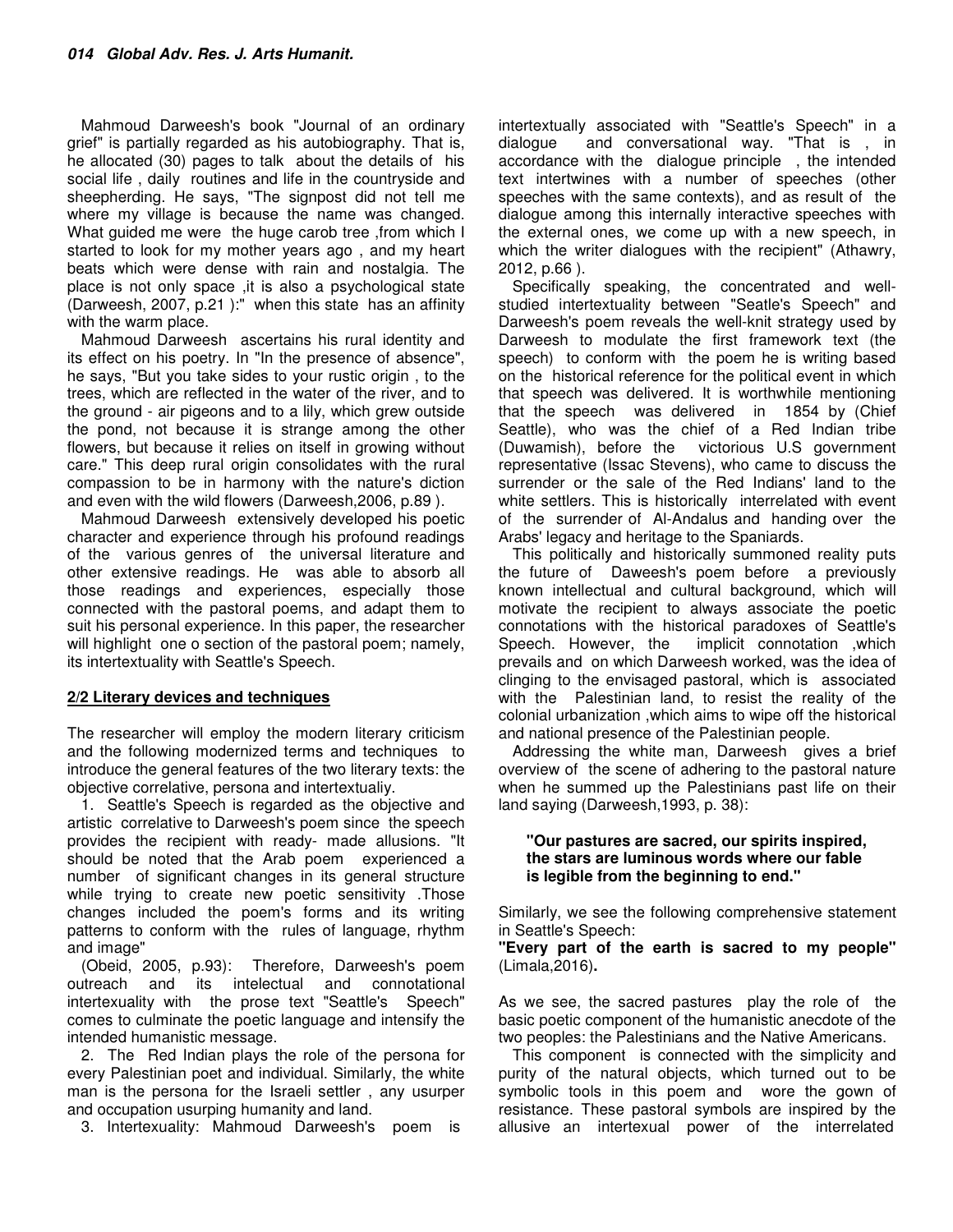| The Speech intertexual reference                                                                                                                                                                                                                                                                                                                                                                                                                                                                                                                                                                                                                                                                                                                                                                                                                                                                                                                    |                                                                                                                                                                                                                                                                                                                                                                                                                                                                                                                                                                                                                                                                                                                                                                                                                                                                                                                                                                                                              |
|-----------------------------------------------------------------------------------------------------------------------------------------------------------------------------------------------------------------------------------------------------------------------------------------------------------------------------------------------------------------------------------------------------------------------------------------------------------------------------------------------------------------------------------------------------------------------------------------------------------------------------------------------------------------------------------------------------------------------------------------------------------------------------------------------------------------------------------------------------------------------------------------------------------------------------------------------------|--------------------------------------------------------------------------------------------------------------------------------------------------------------------------------------------------------------------------------------------------------------------------------------------------------------------------------------------------------------------------------------------------------------------------------------------------------------------------------------------------------------------------------------------------------------------------------------------------------------------------------------------------------------------------------------------------------------------------------------------------------------------------------------------------------------------------------------------------------------------------------------------------------------------------------------------------------------------------------------------------------------|
| * "Every part of this earth is sacred to my people. Every shining pine<br>needle, every sandy shore, every mist in the dark woods, every clearing<br>and humming insect is holy in the memory and experience of my<br>people."<br>* "The sap which courses through the trees carries the memories of the<br>red man."<br>* "the deer, the horse, the great eagle, these are our brothers. The rocky<br>crests, the juices in the meadows, the body heat of the pony, and man<br>- all belong to the same family."<br>*" This shining water that moves in the streams and rivers is not just<br>water but the blood of our ancestors. If we sell you the land, you must<br>remember that it is sacred, and you must teach your children that it is<br>sacred."<br>* "There is no quiet place in the white man's cities. No place to hear the<br>unfurling of leaves in spring."<br>*"I do not understand how the smoking iron horse can be made more | The corresponding stanza from the poem<br>* " Don't kill the grass any more, it possess a soul in us that could<br>shelter the soul of the earth. Tamer of horses, teach your horse to ask<br>forgiveness of nature's soul for the way you've treated our trees: O<br>Sister tree, look how they've tortured you the way they've tortured me;<br>never ask forgiveness for the woodcutter whose axe felled both your<br>mother and mine"<br>* " The white man will never understand the ancient words here in<br>spirits roaming free between sky and trees."<br>* "Our names: branching leaves of divine speech, birds that soar<br>higher than a gun. You who come from beyond the sea, bent on war,<br>don't cut down the tree of our names."<br>* "Sleep in the shade of our willows and start to fly like a dove."<br>* "One day you will be missing the yearning lily of the valley."<br>(But if you must kill, white man, don't slay the creatures that<br>befriended us. Don't slaughter our past.)" |
| important than the buffalo that we kill only to stay alive. If all the beasts<br>were gone, man would die from a great loneliness of the spirit."                                                                                                                                                                                                                                                                                                                                                                                                                                                                                                                                                                                                                                                                                                                                                                                                   | * " We still hear our ancestors' voices on the wind, we listen to their                                                                                                                                                                                                                                                                                                                                                                                                                                                                                                                                                                                                                                                                                                                                                                                                                                                                                                                                      |
|                                                                                                                                                                                                                                                                                                                                                                                                                                                                                                                                                                                                                                                                                                                                                                                                                                                                                                                                                     | pulse in the flowering trees. This earth is our grandmother."                                                                                                                                                                                                                                                                                                                                                                                                                                                                                                                                                                                                                                                                                                                                                                                                                                                                                                                                                |
| * "And when the last Red Man shall have perished, and the memory of<br>my tribe shall have become a myth among the White Men, these shores                                                                                                                                                                                                                                                                                                                                                                                                                                                                                                                                                                                                                                                                                                                                                                                                          |                                                                                                                                                                                                                                                                                                                                                                                                                                                                                                                                                                                                                                                                                                                                                                                                                                                                                                                                                                                                              |
| will swarm with the invisible dead of my tribe,"                                                                                                                                                                                                                                                                                                                                                                                                                                                                                                                                                                                                                                                                                                                                                                                                                                                                                                    |                                                                                                                                                                                                                                                                                                                                                                                                                                                                                                                                                                                                                                                                                                                                                                                                                                                                                                                                                                                                              |

relationship with the pastoral objects in "Seattle's Speech" to be transformed later into political mentors and fight back all the colonial attempts in obliterating the roots of the national identity.

#### **3/2 The complex descriptive intertexuality:**

Since the speech mainly depends on description, intertextuality will reduce the amount of digressive narration and intensify poetry and cognitive illustration. That is, time will be frozen and the spontaneous talk will prevail. Although description was considered in the traditional novel as decoration of the events, it is regarded here as a basic element which functions as a symbol and an explanation.

In these two literary texts, we have two scenes: the scene of the settler's despotism, which is the same everywhere no matter what its identity or nationality is, and the other one is of the occupied and exiled nations , in which they share the same anguish, misery and suffering no matter what identities and nationalities they hold. Therefore, the poem of Darweesh seems to be compatible with the speech in describing the emotional attachment to the land through the use of the interrelated connotations using various linguistic structures to compare between the policy of occupation in urbanization and oppression on one hand and the pastoral features, which are the common psychological, spatial and historical denominators between the people and homeland, on the other hand. These interrelated connotations is not far away from the sacred descriptive scenes of the pastoral environment mentioned in 'Seattle's Speech".

In the table above, we will see the poetic and expressive comparison between the two literary texts:

If we glance through the expressive sample models in both the speech and poem, we will perceive the prominent structural intertextuality in the poem , which is historically and linguistically based on the speech, and identify the close relationship between the elements of the pastoral environment and the human who sanctifies the earth and treats the creatures there as though they were his/her siblings and deals with the pasture and different types of trees as though they were the secret of life. It seems that the human oneness in the pastoral awareness had changed the trees and the other components of nature into emotional and conciliatory motives to cling to the dream of return to the homeland's bosom.

#### **4/2 Two contradictory dictionaries:**

In the poem, there is an implicit debate between the functional poetic dimension of the pastoral components and the Zionist colonial urban sprawl .Therefore, the poetic words denoting the pastoral environment had a power that could be called the pastoral shock, which defeated with its poetry and denotations the power of the white man. These denotations represent a distinguished pastoral and rural dictionary. That is ,we see the poet drawing two different pictures ,"one for good and the other for bad using two contradictory voices, which really reflect the state of peace and war" (Qamhiyeh,1981, p. 412):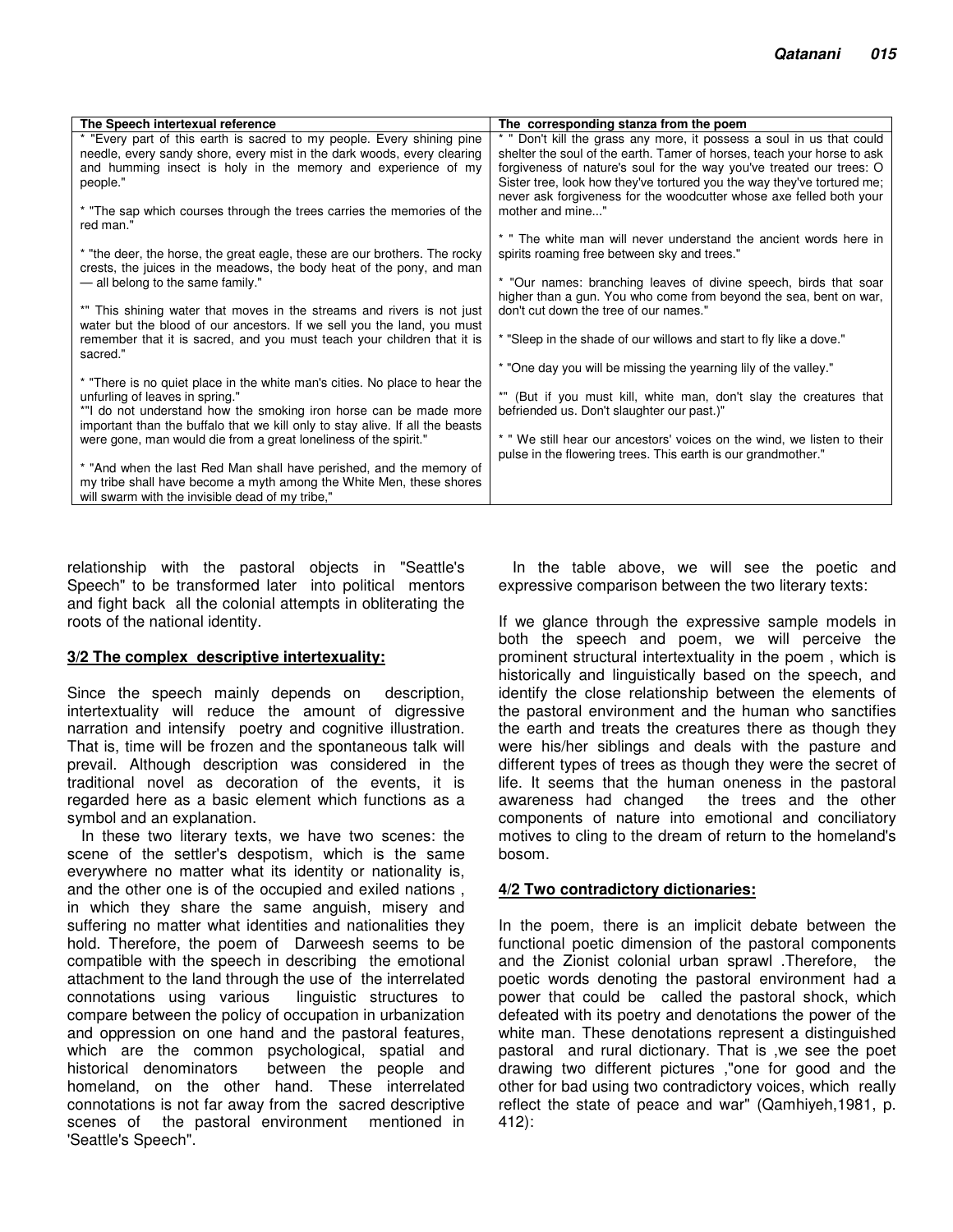(**Grass, chestnut, trees, night, moon, shacks, deer, clay of our jars, feathers, buffalos, turtle, flowers, earth, willows, river, corn, clouds, thorns, lakes, the night of butterflies**).

Conversely, we see a different civilized dictionary:

(**champagne for the mighty, hospitals, bulldozers, radar screens, colonies, robot bristling with aircraft carriers and jets, electricity, the Age of Iron, beast of civilizations, electricity, room, bridges).**

From here the linguistic paradox arises to produce an objective paradox, and then they both constitute a national and consistent position.

Additionally, with an inflamed language ,the poet describes the policy of the colonialism and its attempts to wipe off the milestones of pastoral and get its worlds replaced. He says ( Darweesh,1993, p.48):

#### **Soon you'll raise your world over ours, blazing a trail from our graveyards to a satellite. This is the Iron Age: distilled from a lump of coal, champagne bubbling for the mighty!**

He adds describing the distortion, which will harm the components of the pastoral environment and how the urbanization policy kills the spirit of life of the place and deprive it of its identity and natural existence. He addresses the occupation ( the stranger , the lord of horses, the white, the killer):

#### **O stranger, what promises do you make to our garden, zinc flowers prettier than ours? Fine.**

The poet and through his pure humanistic style is also insistent that the occupation will fail in taming and tempting the nature's elements because they are haunted by the Palestinians' resentful spirits :

**All this you will need, as well as a hesitant gun. (But if you must kill, white man, don't slay the creatures that befriended us. Don't slaughter our past.) You will need a treaty with our ghosts on those sterile winter nights**.

He also adds that death will be turned into victory and the dead , tombs, animals, trees, and grass will be turned into eternal temporal and spacial milestones chasing the occupation , hindering the advancement of its ordnance and bulldozers and besieging its settlements.

In fact, Darweesh's poem had depicted in detail the prominent features of the colonial urbanization , which is not different from the description of Chief Seattle of the colonial tyranny , its usurping of the land , its obliterating of the nature's pastoral features and the nation's simple everyday customs and rituals as quoted in the earlier

mentioned table. This evidently appears in the following statements: (**humming insects, the freshness of air , This shining water that moves in the streams and rivers is not just water but the blood of our ancestors).** 

On the other side, we see the following contradicting vocabulary: (**clatter, no quiet place, you may think now that you own God as you wish to own our land, the white man does not understand our ways. One portion of land is the same to him as the next**).

The following quotation concludes all the colonial scenes:

**"I am a savage and do not understand any other way. I have seen a thousand rotting buffaloes on the prairie, left by the white man who shot them from a passing train. I am a savage and do not understand how the smoking iron horse can be made more important than the buffalo that we kill only to stay alive"** 

(Limala, 2016)**.** Using humanistic language, these scenes establish deeply rooted pastoral awareness which will consequently preserve the national identity.

#### **5/2The humanistic tendency:**

In the wake of these antonyms, i.e., humanistic pastoral versus bestial colonialism, which were objective, aesthetic and linguistic, the two writers allocates shining space for the humanity to call for love and human fraternity, renouncing racial discrimination and disseminating an atmosphere of reconciliation. The following lines underline the degree of overlapping of the poetic with the humanistic in Darweesh's poem (Darweesh, 1993, p. 39):

**Isn't it about time, stranger, for us to meet face to face in the same age, both of us strangers to the same land, meeting at the tip of an abyss? We have what is ours and we have what is yours of the sky. Yours air and water, such as we have. Ours pebbles, such as we have, yours iron, such as you have. In the shadow domain, let us share the light. Take what you need of the night but leave us a few stars to bury our celestial dead. Take what you need of the sea but leave us a few waves in which to catch our fish. Take all the gold of the earth and sun but leave the land of our names to us. Then go back, stranger. Search for India once more!** 

This definitely overlaps with "Seattle's Speech" when he says:

**We may be brothers after all. We shall see.** 

From another perspective, the poem together with its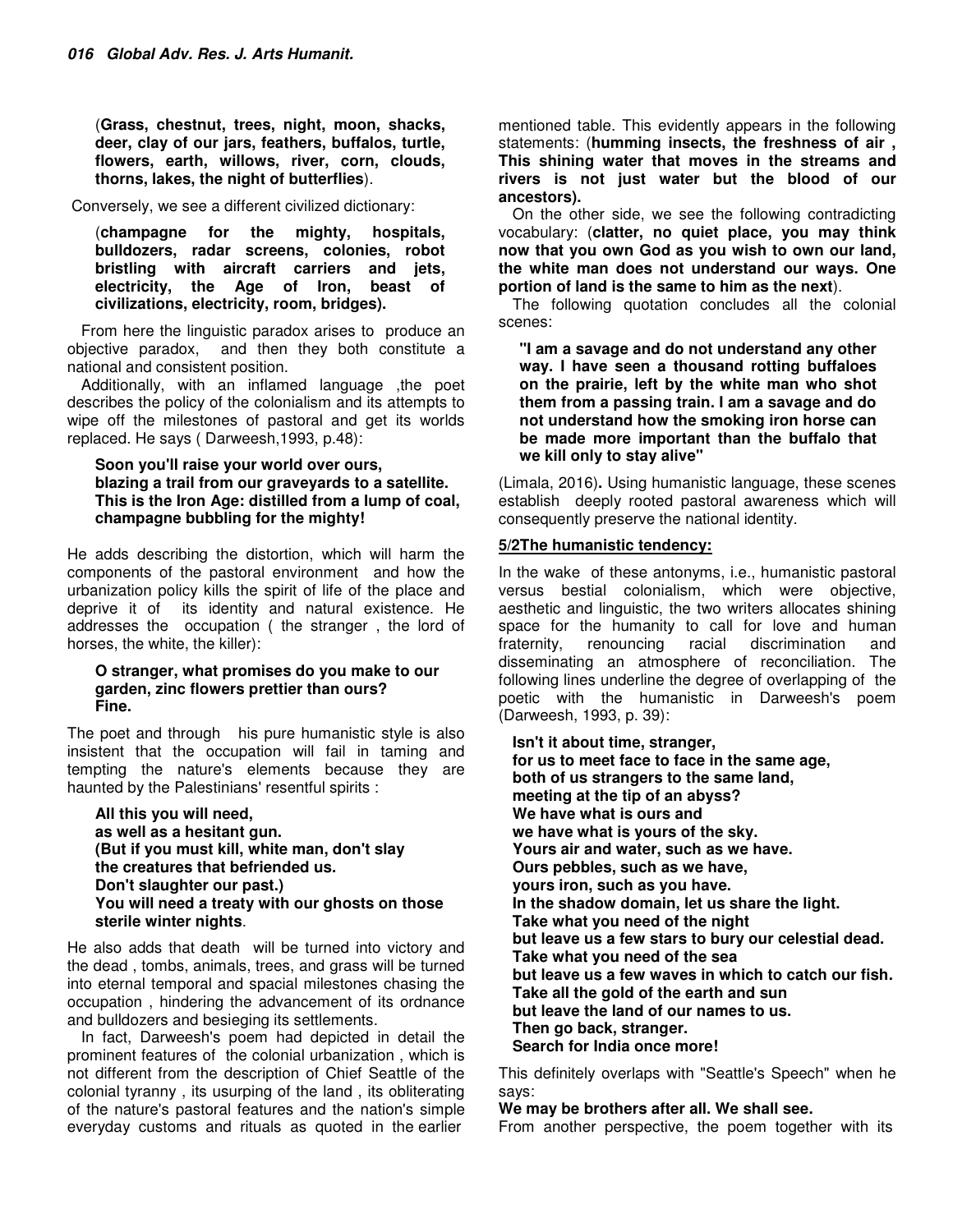humanistic and pastoral dimensions proposes the issue of coexistence , which is always called for by the enemy to conceal its crimes. "Even more, the settlers confess their violence and try to justify it and cover it with the silky covering of urbanization and the so called message of civilization claiming that they will snatch millions of people away from primitiveness and barbarism" (Atiq, 2015, p. 16).

It is noteworthy that the Palestinians' peace experience with the Israelis can be summed up in a series of procrastination, delays and unfulfilled promises.

From the title, Mahmoud Darweesh's poem was his "**before the last**" speech aspiring to make the last speech of victory, whereas "Seattle's speech" was "**the last**" which was followed by surrender/ peace and his only consolation is that "the dead never forget this beautiful earth". This clearly interprets the Palestinians' message of determination after Oslo Accords that there is neither surrender nor peace before they recover and regain the homeland and that the signed peace agreement is just nominal flamed with the pain of vagabondage and exile. "This peace is full of chasms, which can be attributed to the political colonialism" (Qamhiyeh,1981, p.41). Darweesh says (Darweesh, 1993, p.47):

**My people were here once, then they died here... Chestnut trees hide their souls here. My people will return in the air, in water in light... Take my motherland by the sword! I refuse to sign a treaty between victim and killer. I refuse to sign a bill of sale that takes possession of so much as one inch of my weed patch, of so much as one inch of my cornfield....** 

These above motioned pastoral objects are witnesses of the depth of history, which will definitely lead to the fierce resistance and loyalty to the homeland.

#### **3/ The explanation of pastoral from the mythological perspective:**

The researcher has mentioned earlier that mythological origin is one of the pillars of pastoral poetry since the beginning of humanity. It is possible for any other researcher to

attribute the contextual, aesthetic and humanistic momentum of the two pastoral texts to the mythological influence, which underlines the depth of the pastoral and its embrace of the cultural and ideological issues.

#### **Totemism:**

"Totemism" is derived from the Ojibwa ,which is an Indigenous language of North America of the Algonquian language family used by the Red Indians of the Great lakes.

It was introduced to the West by James Long in 1791, but it was first used as an anthropological term by John Ferguson McLennan (1869 -1870) (Kenana,2016). Totemism is a belief in which humans are said to have relationship with a spirit, such as an animal or plant. The totem is thought to interact with a given kin group or an individual and to serve as their symbol. People generally view the totem as a companion, relative, protector, or helper, which protects its companion and makes him/ her enjoy sweet dreams. It should be noted that the companion of the totem respects the totem, so it doesn't kill , cut or eat unless he/ was in trouble" ( Khan,1937, p. 55). This mythological consecration evidently appears in "Seattle's Speech": "**Every shining pine needle, every sandy shore, every mist in the dark woods, every clearing and humming insect is holy in the memory and experience of my people**"and in Darweesh's poem, "**Our pastures are sacred, our spirits inspired and the stars.**"

Totemism is also embodied in "Seattle' Speech" when he mentioned some signs of the spiritual relationship between the humans and the nature's components. He says**, "The perfumed flowers are our sisters; the deer, the horse, the great eagle, these are our brothers. The rocky crests, the juices in the meadows, the body heat of the pony, and man — all belong to the same family. So, when the Great Chief in Washington sends word that he wishes to buy our land, he asks much of us."** The following quotation from Darweesh's poem shows the intertexual relationship with the speech (Darweesh,1993, p. 44):

**"But do you know that a deer will never approach grass that's been stained with our blood? Buffalos are our brothers and sisters, as well as everything that grows. Don't dig any deeper! Don't pierce the shell of the turtle that carries our grandmother the earth on its back! Our trees are her hair, and we adorn ourselves with her blooms. There's no death on earth, so don't break her delicate formation! Don't bruise the earth, don't smash the smooth mirror of her orchards, don't startle her, don't murder the river-waisted one whose grandchildren we are. We'll be gone soon enough. Take our blood, but leave the earth alone: God's most elaborate writing on the face of the waters."** 

These pastoral scenes with its verbal and structural components and connotational powers represent poetic associations connected with the pastoral environment, which pave the way for the denotative poetic shift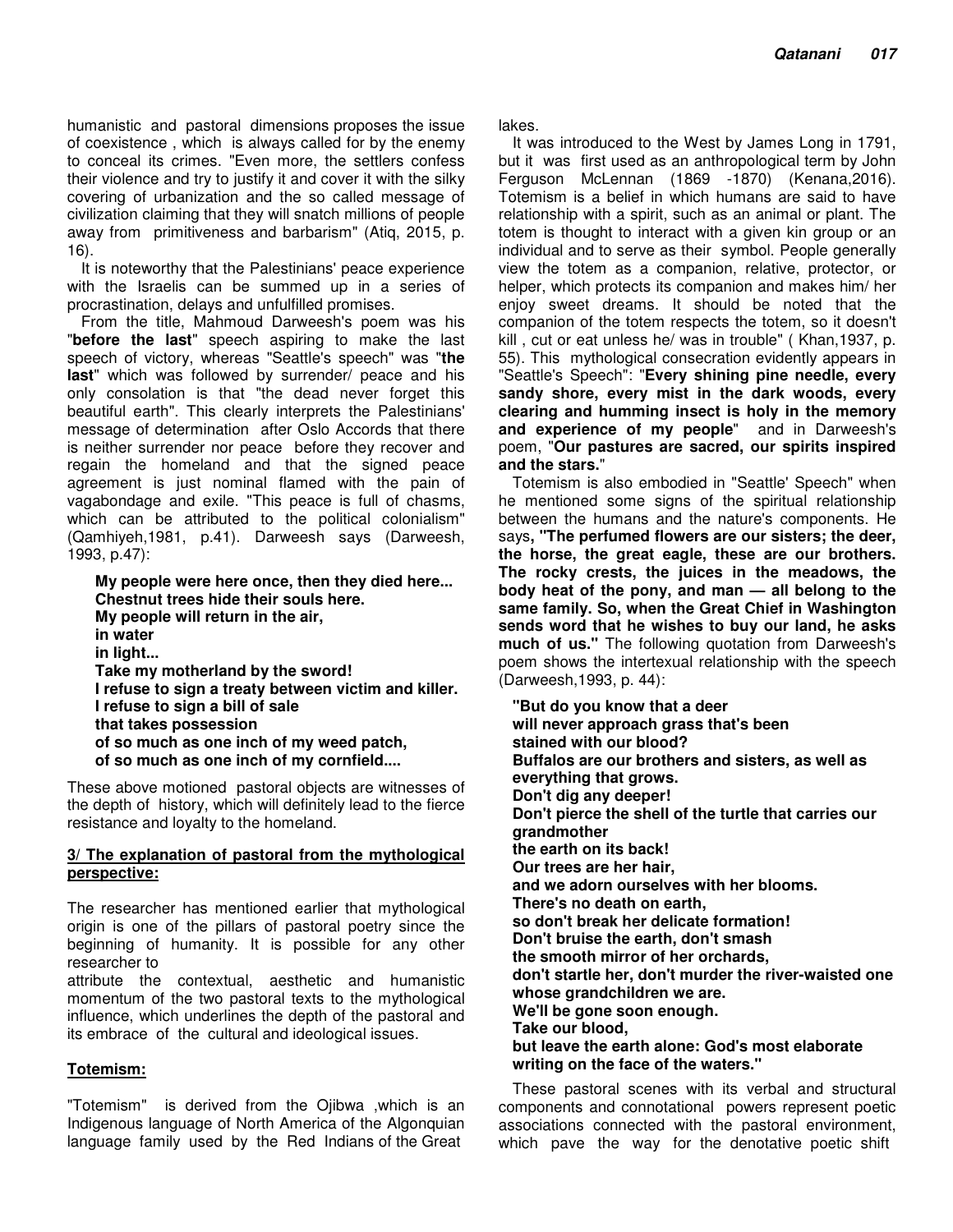(metaphor), in which the poet refers to something by mentioning another thing.

#### **2/3 The symbolism of the tree and its consecration:**

The repetition of the tree denotation in the two texts within diverse contexts ,all of which symbolize the tree of life. It is exactly the same denotative shift which shifts the meaning of the tree from its actual meaning to symbolize power, rejuvenation , eternity and consecration even though this mythical denotation is passed down from one nation to another to confirm that the existence of this universe is associated with a greater cosmic tree (Abdul Hadi,1992.p. 286). For the Red Indians, the tree is regarded as an idea of cosmic pole represented by a life tree existing in the center of the universe(Abdul Hadi,1992.p. 287). We find this symbolism in the two literary texts. In "Seattle's Speech", the tree is an affable companion and is full of memories. He says, "**The sap which courses through the trees carries the memories of the red man." "The air is precious to the red man for all things share the same breath, the beast, the tree, the man, they all share the same breath**."

However, the amazing poetic style of Darweesh creates aesthetic and humanistic images for the tree emanating from his artistic vision .Even , the denotation of tree is repetitively used . Therefore, the tree is a botanic symbol, which is regarded, in the contemporary poetry , as an aesthetic symbol which makes the poem more dynamic and emotional (Mukhtar,2002,p.55); on one time, the tree is dyed with the Palestinian people. He says, "**Our names: branching leaves of divine speech";**on another time **,** the tree refers to the ancestors and grandfathers where the tree is still keeping their heartbeats ; on another occasion, the poet addresses the stranger who is coming from the sea of wars and ask to apologize to the soul of nature for torturing the sister tree. He says:

**"Tamer of horses, teach your horse to ask forgiveness of nature's soul for the way you've treated our trees: O Sister tree, look how they've tortured you the way they've tortured me; never ask forgiveness for the woodcutter whose axe felled both your mother and mine...'** 

He even jumps aesthetically in an ascending movement towards new worlds: the terrestrial, which holds the soul of the tree, and the heavenly, which is sacred, in a dialectic relationship that is difficult for the white man to discover its humanistic secret . He says,"

**The white man will never understand the ancient wordshere in spirits roaming free between sky and trees.** 

Based on the above mentioned, we conclude that both Darweesh and Seattle have merged the pastoral spirit with the mythological and religious images to come up with sacred pastoral awareness, which consecrates the earth and identity. This awareness resists the colonial barbaric tools using more different civilized tools , which are associated with the pastoral value. In one of his interviews , Darweesh says:

"I'm trying to protect this picture by glorifying the little things, herbs and rocks , flowers and almonds etc ... I found out too late that poetry cannot fight the war, using the same weapons or language. On the contrary , it can be fought using its antonym ( the fragile antonym) . Poetry is fighting the war by human fragility, by the look of the victim in the eyes of his executioner, who does not understand the victim's language of eyes, by grass which is left on the road, by the children playing with snow. Through these simple images, you can introduce a different and opposite alternative for war.In fact, you can't fight the war using its weapons or language. Modern poetry can't even do that .It fights using the opposite tools, which are the aesthetic components of the quiet, small, simple, routine and spontaneous life ............ by innateness (Baydoun, 2003).

#### **CONCLUSION**

We conclude that the intertexuality between the speech and the poem has been effective all along Darweesh's poem. Additionally, since the pastoral features of the speech were extremely underlined, the assimilation of this pastoral presence within the poetic texture has doubled the connotative feature of this pastoral storage. However, the main difference is that the Red Indian's speech was the last and included a surrendering and submissive tone, whereas Darweesh's text was a political , visionary and poetic speech. Darweesh called his poem "**The speech of the Red Indian the one before the last before the white man,"** to denote the fluctuation of that period of time and the foggy vision of the prospective freedom, so the prospective and desired meaning goes beyond peace and surrender and here is the intertexuality between the submissive speech of the Red Indian and the resisting speech of Darweesh.

#### **Results:**

- The two texts embody a defensive state of the ego, when it is fragmented, when the pastoral position overlaps with what is pastoral with its simplicity and the political speech , which reflects the troublesome present after colonialism. When we peer into the two texts, we not only read pastoral vocabulary, but we also read the life in the pastoral poetry as desired.